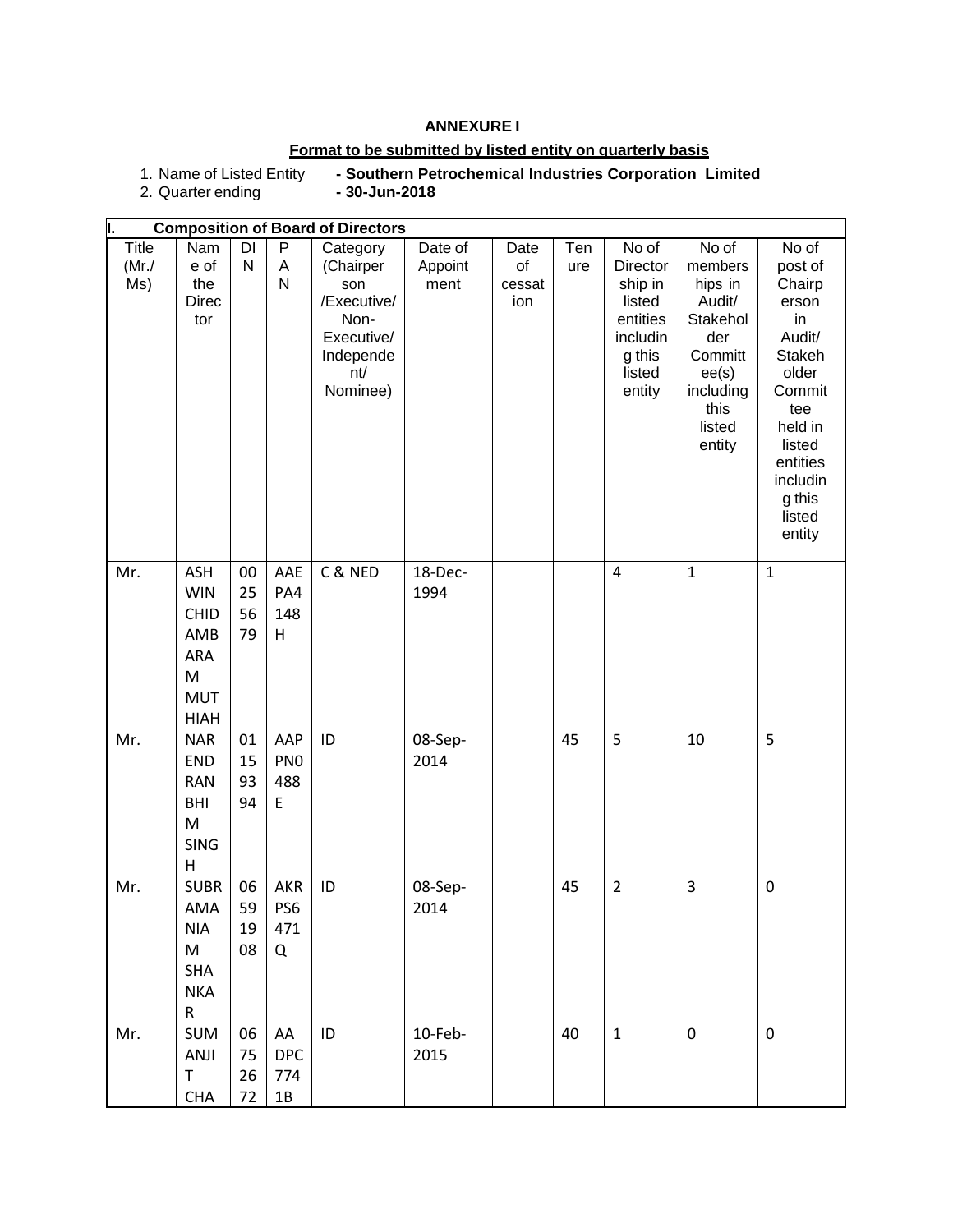|     | <b>UDH</b>        |        |            |            |            |    |                |                |                  |
|-----|-------------------|--------|------------|------------|------------|----|----------------|----------------|------------------|
| Mr. | RY<br><b>HARI</b> | $00\,$ | <b>ACV</b> | ID         | 08-Sep-    | 45 | $\overline{3}$ | $\overline{2}$ | $\pmb{0}$        |
|     | SH                | 08     | PC1        |            | 2014       |    |                |                |                  |
|     | <b>CHA</b>        | 54     | 412        |            |            |    |                |                |                  |
|     | <b>NDR</b>        | 15     | H          |            |            |    |                |                |                  |
|     |                   |        |            |            |            |    |                |                |                  |
|     | A<br><b>CHA</b>   |        |            |            |            |    |                |                |                  |
|     | <b>WLA</b>        |        |            |            |            |    |                |                |                  |
|     |                   |        |            |            |            |    | $\mathbf{1}$   | $\mathbf{1}$   | $\pmb{0}$        |
| Mr. | SILAI             | $00\,$ | AV<br>QPS  | ED         | 30-Jul-    |    |                |                |                  |
|     | PILLA             | 12     |            |            | 2014       |    |                |                |                  |
|     | YARP              | 01     | 734        |            |            |    |                |                |                  |
|     | <b>UTH</b>        | 26     | $5K$       |            |            |    |                |                |                  |
|     | UR                |        |            |            |            |    |                |                |                  |
|     | RAM               |        |            |            |            |    |                |                |                  |
|     | ACH               |        |            |            |            |    |                |                |                  |
|     | AND               |        |            |            |            |    |                |                |                  |
|     | <b>RAN</b>        |        |            |            |            |    |                |                |                  |
|     | <b>RAM</b>        |        |            |            |            |    |                |                |                  |
|     | AKRI              |        |            |            |            |    |                |                |                  |
|     | <b>SHN</b>        |        |            |            |            |    |                |                |                  |
|     | AN                |        |            |            |            |    |                |                |                  |
| Mr. | <b>BALA</b>       | $00\,$ | AA         | NED, ND    | $28$ -Jul- |    | $\overline{2}$ | $\overline{2}$ | $\boldsymbol{0}$ |
|     | <b>KRIS</b>       | 13     | APE        |            | 2009       |    |                |                |                  |
|     | <b>HNA</b>        | 34     | 926        |            |            |    |                |                |                  |
|     | ${\sf N}$         | 52     | 7H         |            |            |    |                |                |                  |
|     | ELAN              |        |            |            |            |    |                |                |                  |
|     | GOV               |        |            |            |            |    |                |                |                  |
|     | ${\sf AN}$        |        |            |            |            |    |                |                |                  |
| Ms. | SASH              | 01     | AAI        | $\sf ID$   | 08-Sep-    | 45 | 5              | 5              | $\overline{2}$   |
|     | <b>IKAL</b>       | 67     | PS8        |            | 2014       |    |                |                |                  |
|     | A                 | 83     | 299        |            |            |    |                |                |                  |
|     | SRIK              | 74     | К          |            |            |    |                |                |                  |
|     | ANT               |        |            |            |            |    |                |                |                  |
|     | $\sf H$           |        |            |            |            |    |                |                |                  |
| Mr. | <b>THA</b>        | 02     | AA         | <b>NED</b> | 07-Feb-    |    | $\mathbf{1}$   | $\pmb{0}$      | $\pmb{0}$        |
|     | <b>NJAV</b>       | 16     | <b>DP</b>  |            | 2018       |    |                |                |                  |
|     | UR                | 34     | A27        |            |            |    |                |                |                  |
|     | KAN               | 27     | 26J        |            |            |    |                |                |                  |
|     | AKA               |        |            |            |            |    |                |                |                  |
|     | RAJ               |        |            |            |            |    |                |                |                  |
|     | ARU               |        |            |            |            |    |                |                |                  |
|     | ${\sf N}$         |        |            |            |            |    |                |                |                  |
| Mr. | SIVA              | $00\,$ | $\sf AC$   | ID         | 07-Feb-    | 5  | $\overline{4}$ | $\pmb{0}$      | $\pmb{0}$        |
|     | <b>THA</b>        | 06     | QP         |            | 2018       |    |                |                |                  |
|     | <b>NU</b>         | 17     | <b>R07</b> |            |            |    |                |                |                  |
|     | PILLA             | 23     | 49H        |            |            |    |                |                |                  |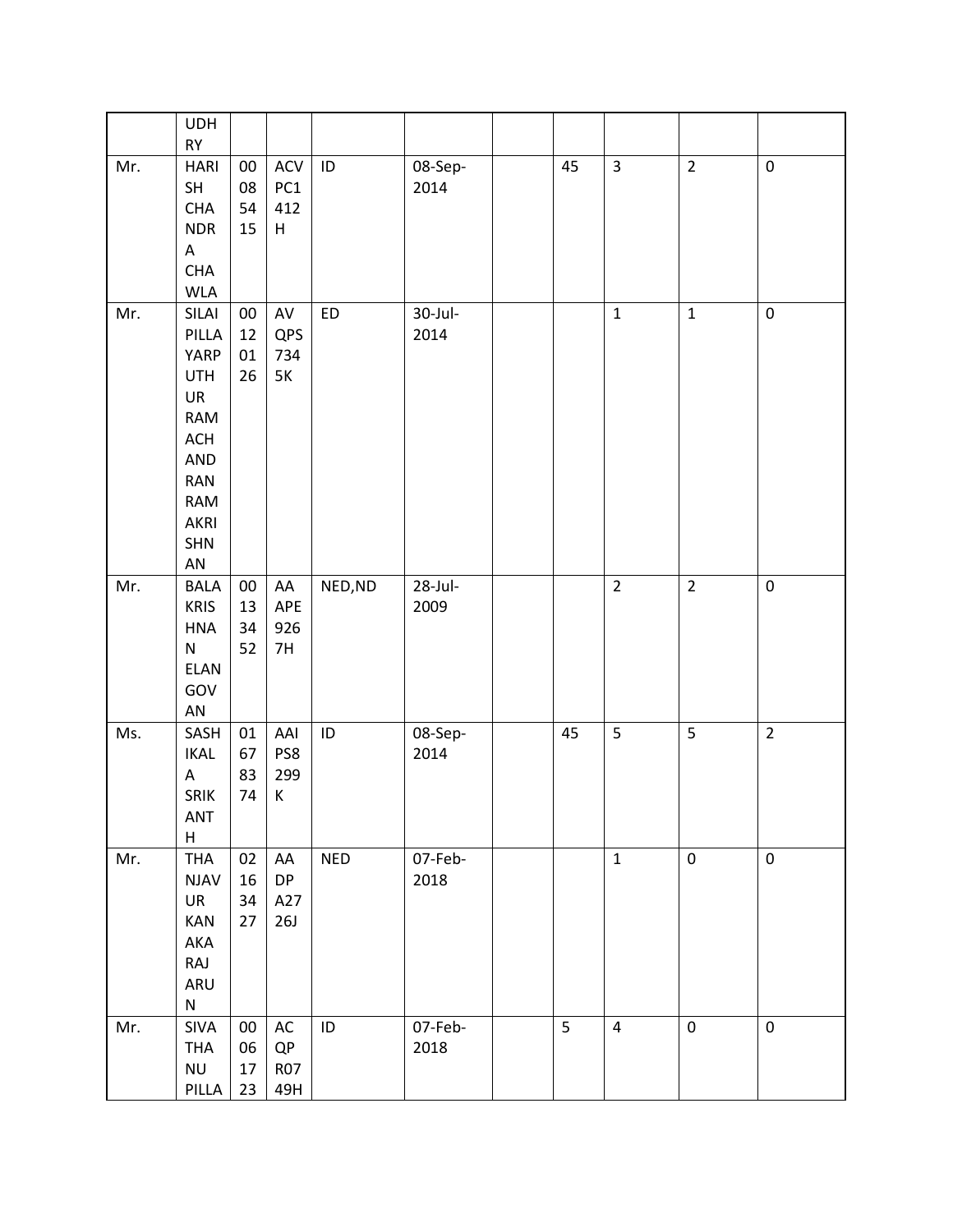|     | <b>RAD</b>  |    |      |         |            |  |   |   |   |
|-----|-------------|----|------|---------|------------|--|---|---|---|
|     | <b>HAK</b>  |    |      |         |            |  |   |   |   |
|     | <b>RISH</b> |    |      |         |            |  |   |   |   |
|     | <b>NAN</b>  |    |      |         |            |  |   |   |   |
| Mr. | <b>SHA</b>  | 06 | AJIP | NED, ND | $13$ -Jun- |  | 1 | 0 | 0 |
|     | NMU         | 57 | V90  |         | 2018       |  |   |   |   |
|     | <b>GIAH</b> | 84 | 21D  |         |            |  |   |   |   |
|     | <b>VISA</b> | 14 |      |         |            |  |   |   |   |
|     | <b>KAN</b>  |    |      |         |            |  |   |   |   |

## **II. Composition of Comittees**

| <b>Audit Committee</b> |                          |            |                        |  |
|------------------------|--------------------------|------------|------------------------|--|
| Sr. No.                | Name of the Director     | Category   | Chairperson/Membership |  |
|                        | SUBRAMANIAM SHANKAR      |            | Member                 |  |
|                        | NARENDRAN BHIM SINGH     |            | Member                 |  |
|                        | SASHIKALA SRIKANTH       | ID         | Chairperson            |  |
| $\overline{4}$         | THANJAVUR KANAKARAJ ARUN | <b>NED</b> | Member                 |  |

|     | <b>Stakeholders Relationship Committee</b> |          |                        |  |  |
|-----|--------------------------------------------|----------|------------------------|--|--|
| Sr. | Name of the Director                       | Category | Chairperson/Membership |  |  |
| No. |                                            |          |                        |  |  |
|     | SILAIPILLAYARPUTHUR RAMACHANDRAN           | ED       | Member                 |  |  |
|     | RAMAKRISHNAN                               |          |                        |  |  |
|     | NARENDRAN BHIM SINGH                       |          | Chairperson            |  |  |
|     | SUBRAMANIAM SHANKAR                        |          | Member                 |  |  |

| <b>Risk Management Committee</b> |                                  |            |                        |  |
|----------------------------------|----------------------------------|------------|------------------------|--|
| Sr.                              | Name of the Director             | Category   | Chairperson/Membership |  |
| No.                              |                                  |            |                        |  |
|                                  | THANJAVUR KANAKARAJ ARUN         | <b>NED</b> | Member                 |  |
|                                  | SILAIPILLAYARPUTHUR RAMACHANDRAN | ED         | Chairperson            |  |
|                                  | RAMAKRISHNAN                     |            |                        |  |

| <b>Nomination and Remuneration Committee</b> |                            |          |                        |  |
|----------------------------------------------|----------------------------|----------|------------------------|--|
| Sr. No.                                      | Name of the Director       | Category | Chairperson/Membership |  |
|                                              | NARENDRAN BHIM SINGH       | ID       | Chairperson            |  |
|                                              | ASHWIN CHIDAMBARAM MUTHIAH | C & NFD  | Member                 |  |
|                                              | SUBRAMANIAM SHANKAR        | ID       | Member                 |  |

| III.<br><b>Meeting of Board of Directors</b>           |                                                        |                                                                   |  |  |  |
|--------------------------------------------------------|--------------------------------------------------------|-------------------------------------------------------------------|--|--|--|
| Date(s) of Meeting (if any) in the<br>previous quarter | Date(s) of Meeting (if any) in the relevant<br>auarter | Maximum gap between<br>any two consecutive (in<br>number of days) |  |  |  |
| 07-Feb-2018                                            | 17-Mav-2018                                            | 98                                                                |  |  |  |